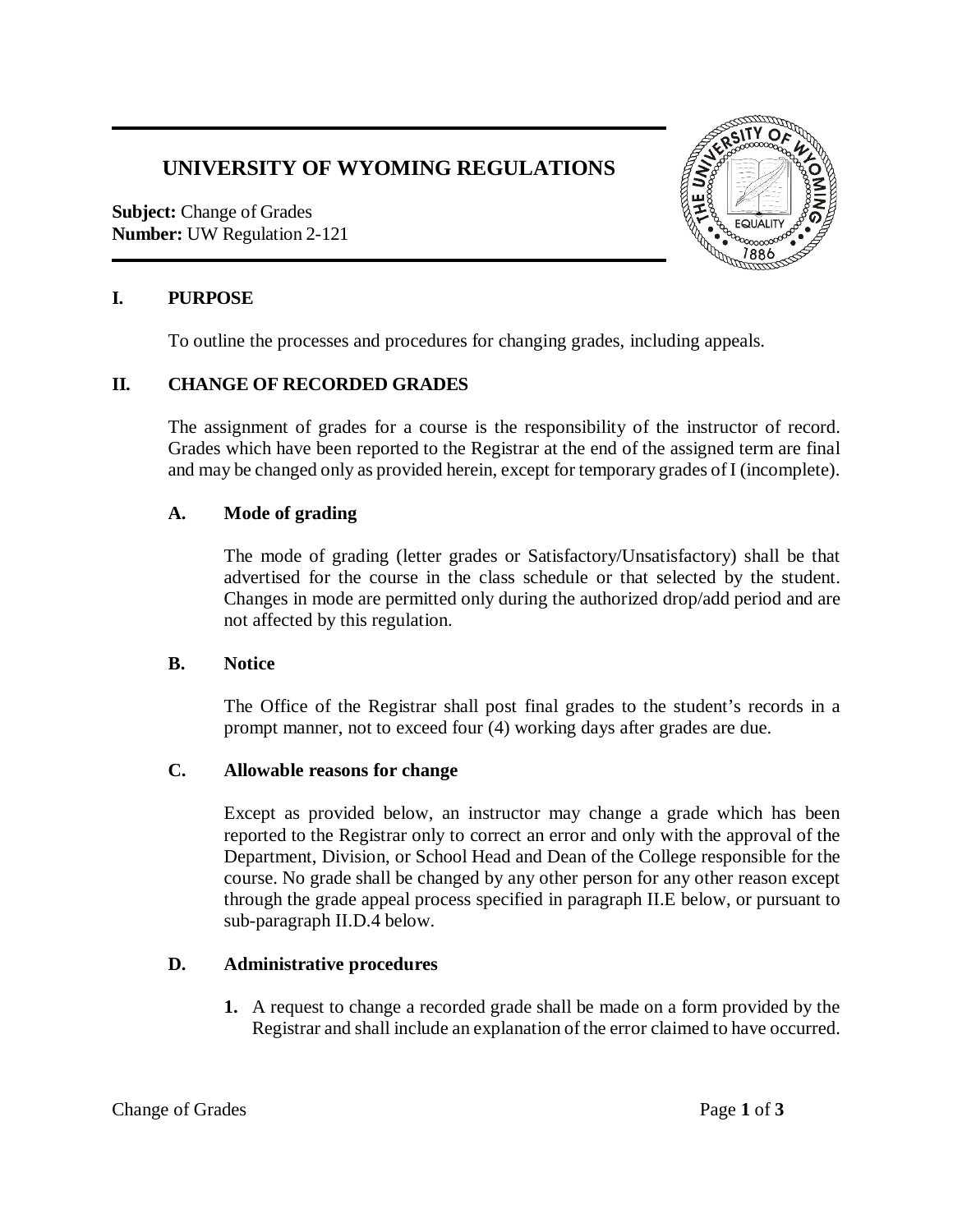- **2.** Once initiated, the form shall be handled only by appropriate faculty members and employees of the relevant department, division, or School, Dean, and Registrar.
- **3.** The completed form shall be submitted to the Registrar within 30 calendar days of the beginning of the semester immediately following the term in which the grade was assigned.
- **4.** If communication with the responsible instructor is demonstrably impractical, the Head of the department, division, or School concerned shall investigate the case and act upon the change of grade in the instructor's place. The same limitations in time shall apply. This subsection does not create any substantive right to change grades other than for the limited purpose identified in paragraph II.C above.
- **5.** When the completed form is received, the Registrar shall notify the student of the action taken.
- **6.** Exceptions to the limitations in time may be approved by the Provost.

# **E. Appeals**

A recorded grade may be changed through established appeal processes of individual colleges.

All appeals should begin with consultation with the instructor. Two or more students with the same appeal may join a group action for appeals. Should these meetings fail to achieve a resolution, the student or group of students should meet with the Department Head and the Dean of the College or School in which the course is offered. The Dean or designee shall work to resolve the dispute. This informal resolution process shall include consultation by the Department Head and Dean with the instructor whose grade is being challenged.

If the student or group of students, the Department Head and the Dean are unable to reach a mutually satisfactory agreement, the student or group of students may utilize the grade appeal processes adopted by the applicable College. If the appeal is by a group of students, the group shall submit one statement, which will be processed in the same manner described for individual appeals. Individual grades may still be appealed even if a group appeal is submitted.

Following the college process, if a student or group of students do not agree with the resolution, the student or group of students may submit an appeal to Academic Affairs pursuant to the Standard Administrative Policy and Procedure. The Standard Administrative Policy and Procedure will provide for limited standards for such an appeal.